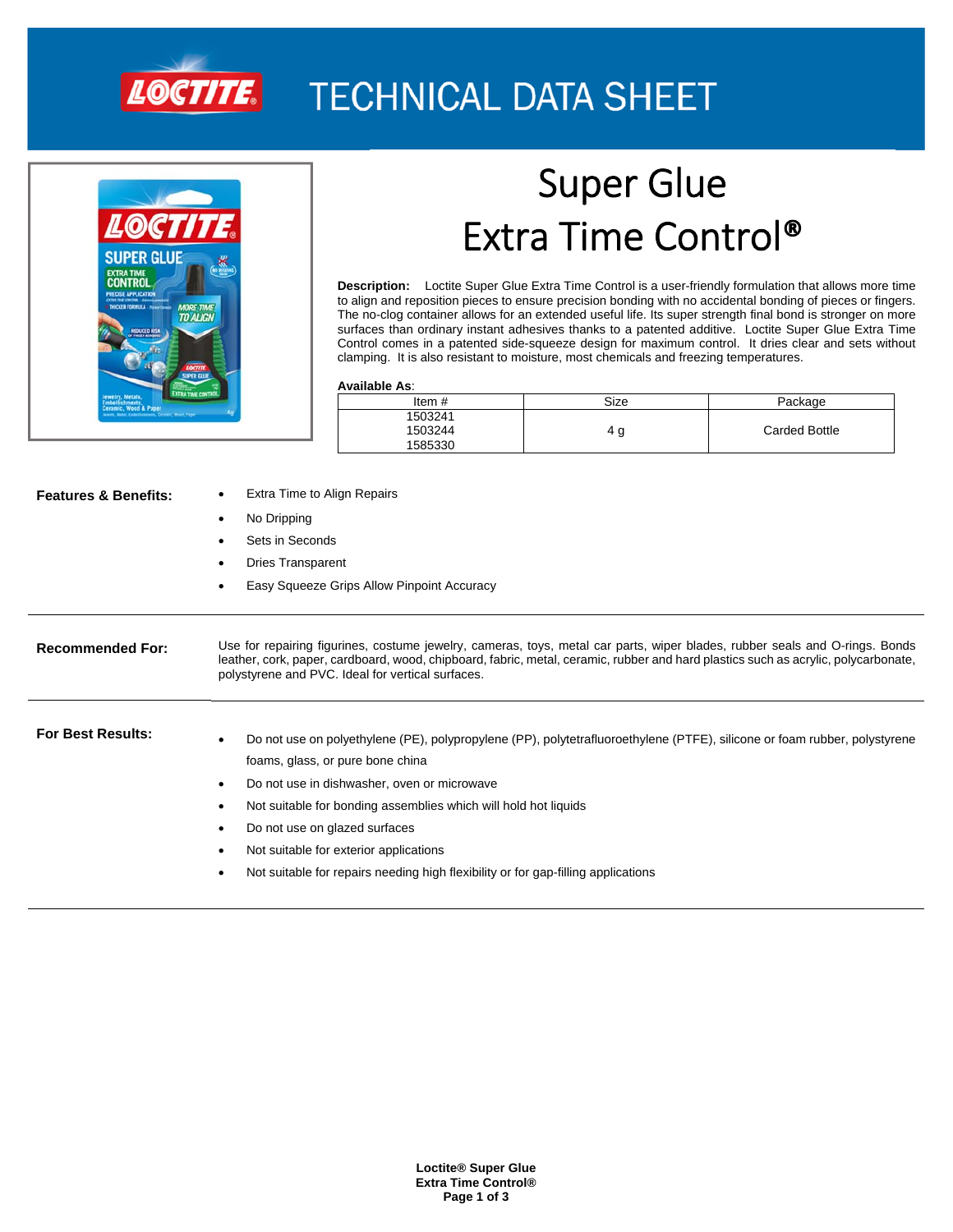

# LOCTITE. TECHNICAL DATA SHEET

| <b>Typical Uncured</b>                                 | Color:                          | <b>Clear and Colorless</b>                                                                                      |                                     |  |
|--------------------------------------------------------|---------------------------------|-----------------------------------------------------------------------------------------------------------------|-------------------------------------|--|
| <b>Physical Properties:</b>                            | Appearance:                     | Gel                                                                                                             |                                     |  |
|                                                        | <b>Adhesive Base:</b>           | Ethyl cyanoacrylate                                                                                             |                                     |  |
|                                                        | Odor:                           | Sharp, irritating (use in a well-ventilated area)                                                               |                                     |  |
|                                                        | <b>Specific Gravity:</b>        | 1.1                                                                                                             |                                     |  |
|                                                        | Flash Point:                    | $>176^{\circ}F(80^{\circ}C)$                                                                                    |                                     |  |
|                                                        | <b>VOC Content:</b>             | $<$ 2 % by weight                                                                                               | <b>CARB</b>                         |  |
|                                                        |                                 | $< 20$ g/l                                                                                                      | SCAQMD rule 1168                    |  |
|                                                        | Shelf Life:                     | From date of manufacture (unopened) :<br>30 months<br>18 months                                                 | Stored at 36-46°F<br>Stored at 68°F |  |
|                                                        | Lot Code Explanation:           | <b>YDDDXX</b>                                                                                                   |                                     |  |
|                                                        | Printed on bottom of bottle     | Y= Last digit of year of manufacture<br>DDD= Day of manufacture based on 365 days in a year<br>$XX = Disregard$ |                                     |  |
|                                                        |                                 | Example: $6061 = 61^{st}$ day of 2016 = March 2, 2016                                                           |                                     |  |
|                                                        |                                 |                                                                                                                 |                                     |  |
| <b>Typical Application</b><br><b>Properties:</b>       | <b>Application Temperature:</b> | Apply above 50°F (10°C)                                                                                         |                                     |  |
|                                                        | <b>Fixture Time:</b>            | 15-120 seconds*                                                                                                 |                                     |  |
|                                                        | Handling Time:                  | Leave undisturbed for at least 10 minutes.                                                                      |                                     |  |
|                                                        |                                 | For best results, allow full bond strength to develop overnight before handling.                                |                                     |  |
|                                                        | Cure Time:                      | 12 to 24 hours*                                                                                                 |                                     |  |
|                                                        |                                 | *Times are dependent on temperature, humidity, porosity of surface bonded and amount of<br>adhesive used        |                                     |  |
|                                                        |                                 |                                                                                                                 |                                     |  |
| <b>Typical Cured</b><br><b>Performance Properties:</b> | Color:                          | <b>Clear and Colorless</b>                                                                                      |                                     |  |
|                                                        | Cured Form:                     | Non-flammable, brittle solid                                                                                    |                                     |  |
|                                                        | Service Temperature:            | -4°F (-20°C) to 176°F (80°C)                                                                                    |                                     |  |
|                                                        | <b>Moisture Resistant:</b>      | Yes                                                                                                             |                                     |  |
|                                                        | Tensile Shear Strength:         | Varies from 1450-2900 psi (10-20 N/mm <sup>2</sup> )<br>depending on the substrate (see Table 1)                | <b>ISO 4587</b><br>12-24 hours cure |  |

## **Table 1: Fixture Time to Develop a Shear Strength of 14.5 psi (0.1 N/mm²) at 73°F/50% RH**

| <b>Substrates</b> | <b>Time</b> |  |
|-------------------|-------------|--|
| <b>Steel</b>      | 5-8 min     |  |
| Aluminum          | 80-120 sec  |  |
| Teak              | 7-10 sec    |  |
| Polycarbonate     | $2-5$ min   |  |
| <b>ABS</b>        | $1-2$ min   |  |